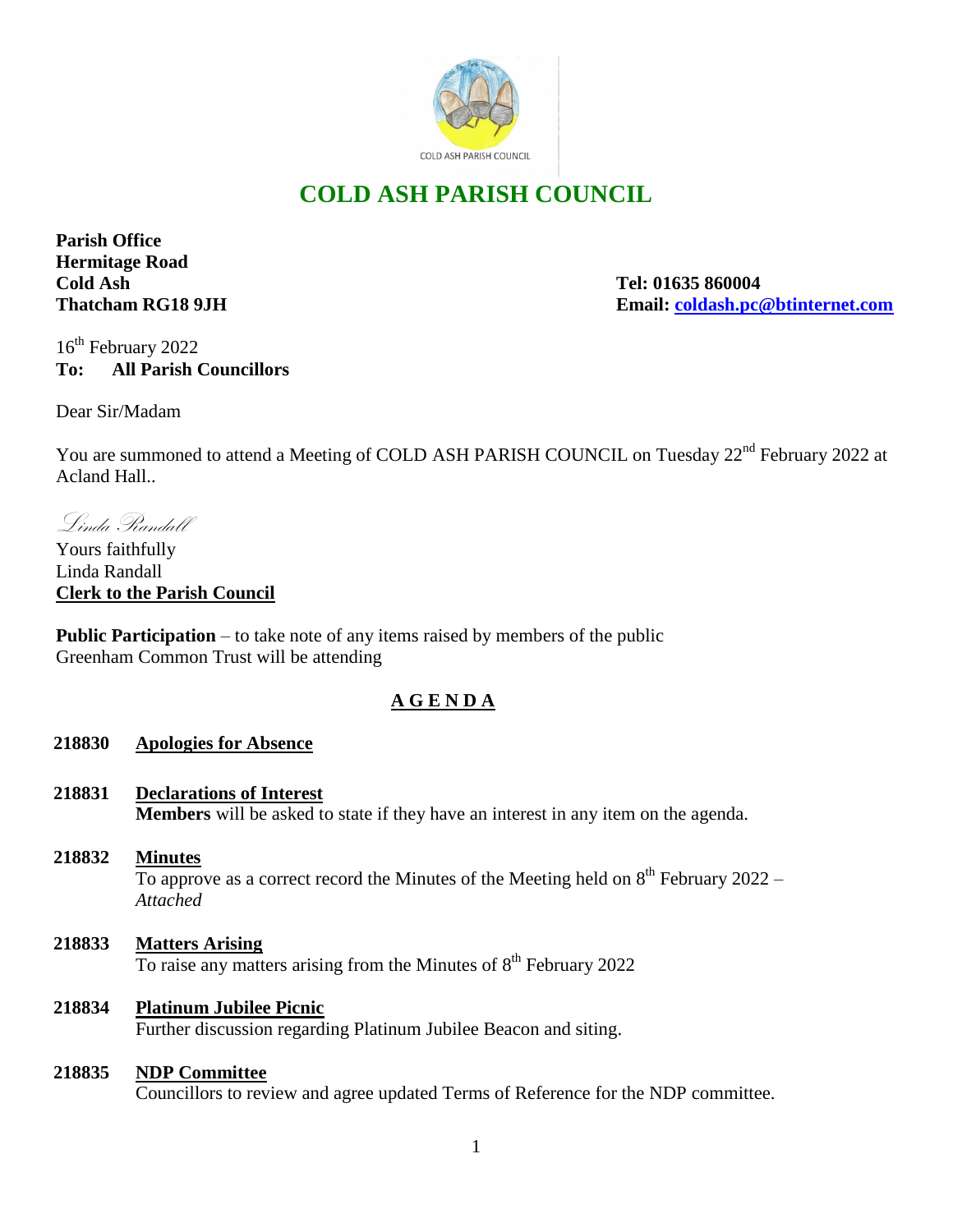| 218836 | <b>HR Committee</b>                     |
|--------|-----------------------------------------|
|        | Councillors to agree Terms of Reference |

- **218837 Wildlife Allotment Garden** Councillors to agree to tree removal in WAG
- **218838 Protocol for Planning Applications** Councillors to agree protocol.

# **2018839 Planning Matters**

 *If members of the Public would like to comment on an application they should check the advice on our website:-*

<https://coldashpc.org.uk/the-council/planning/>

#### **a) Planning Applications**:-

**21/03247/HOUSE** Arbor Low Bucklebury Alley - *Two storey front and rear extensions*

**22/00026/HOUSE** Vista Cottage The Ridge RG18 9HX - *Ground Floor: Existing garage and adjoining covered way removed, footprint reduced by 1 metre, and replaced with enlarged living room to project on front elevation. To rear existing kitchen enlarged with utility and rear entrance added. First Floor: Master bedroom added over new ground floor extension. Existing bathroom relocated and staircase modified.*

**22/00091/COMIND Adjacent to Parish** 31 Turnpike Road Newbury - *Installation of security barriers/gates at the entrance to the site to prevent vehicle access. This will be at*  least 15 metres inside the entrance of the site and from Turnpike Road that runs in front of *the site. They will be double leafed manual barriers/gates opening inwards. We would like these installed for security of our site out of normal working hours*

#### **b) Decisions**:-

**20/00604/FULEXT** Coley Farm Stoney Lane - Erection of 75 dwellings, with associated access, parking, internal roads, drainage, landscaping, children's play space and other associated infrastructure. **APPROVED** – *Previous Parish Council Comments OBJECTION – UNAINMOUS.*

- *• Loss of valued views across this rural valley. Urbanises rural area.*
- *• Widening Stoney Lane will require removing hedgerows and trees causing immense damage to this narrow lane and Waller Park.*
- *• Significant flood risk to Manor Park.*
- *• Damage to the rural gateway to Ashmore Green.*
- *• Traffic/congestion issues.*
- *• Development not sustainable as due to Steepness of levels this would make building difficult and also deter cyclists.*
- *• Loss of Public amenity to Manor Park. Waller Park is currently an enclosed grassy open space. The current application proposes to remove most of the hedgerow on the north boundary within the site, which would have an urbanising effect on the park as views would consist of a*